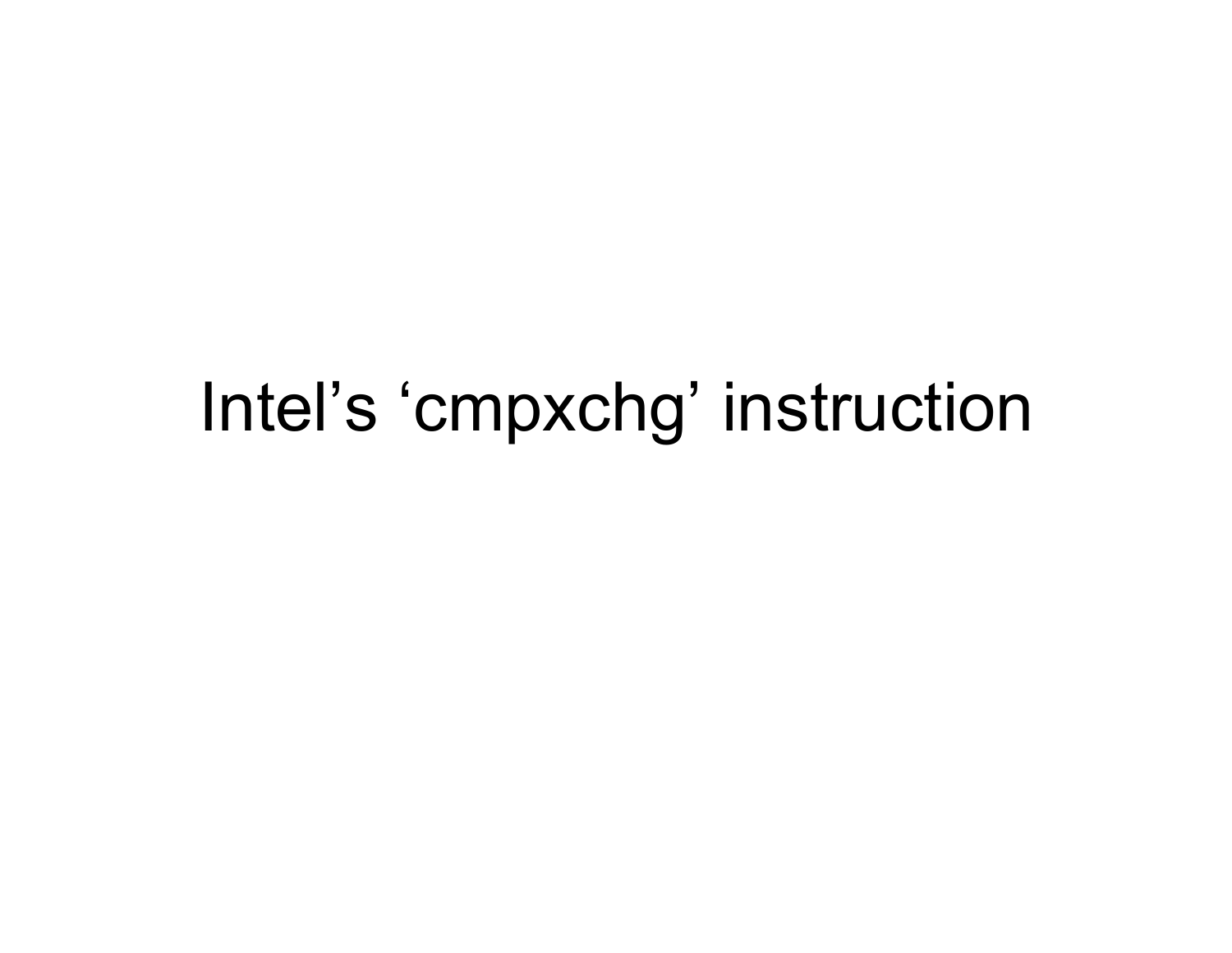### Intel's documentation

• You can find out what any of the Intel x86 instructions does by consulting the official software developer's manual, online at:

http://www.intel.com/products/processor/manuals/index.htm

- Our course-webpage has a link to this site that you can just click (under '**Resources**')
- The instruction-set reference is two parts:
	- Volume 2A: for opcodes A through M
	- Volume 2B: for opcodes N through Z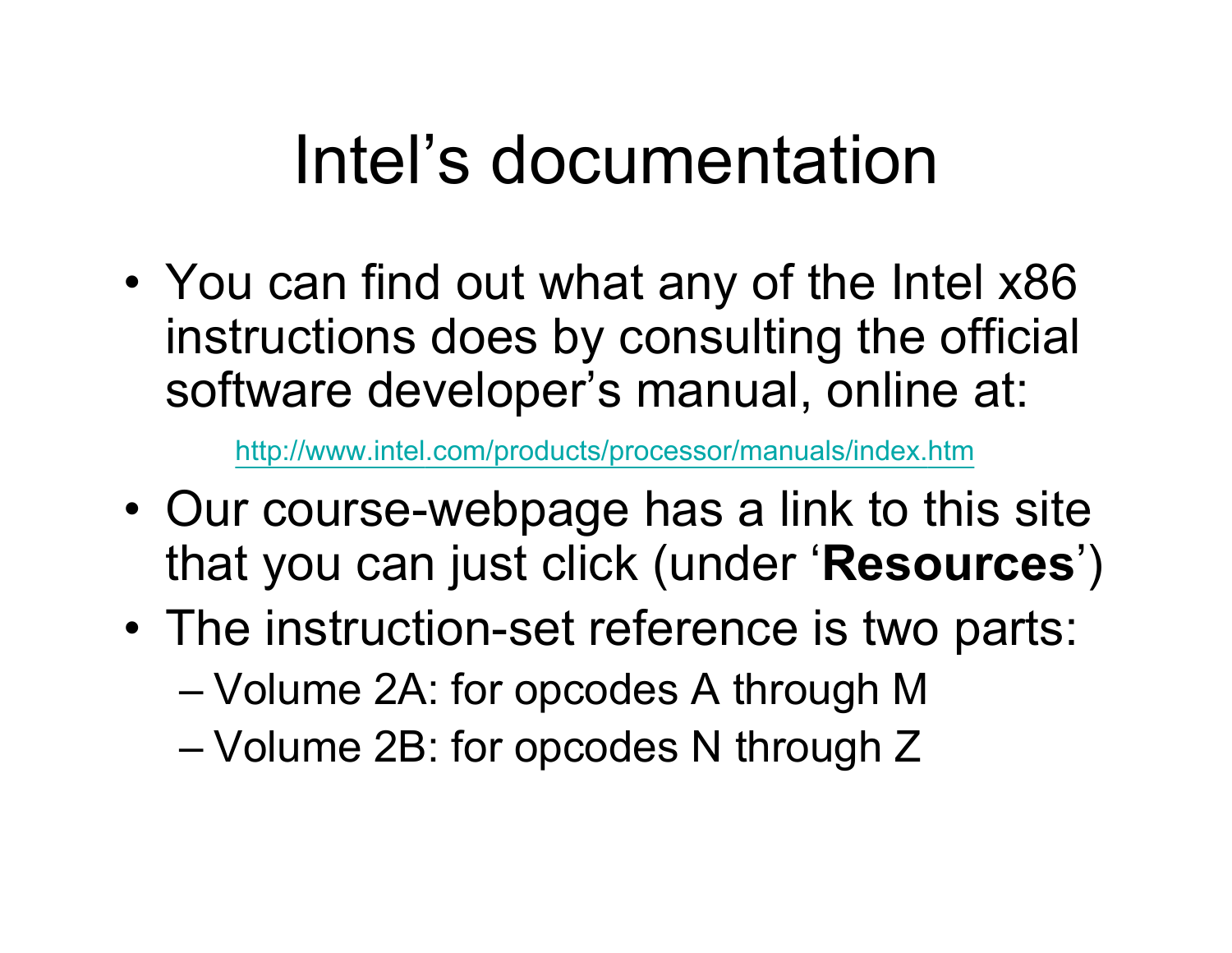## Example: 'cmpxchg'

- Operation of the 'cmpxchg' instruction is described (on 3 pages) in Volume 2A
- There's an English-sentence description, and also a description in 'pseudo-code'
- You probably do not want to print out this complete volume (.pdf) – over 700 pages!
- (You could order a printed copy from Intel)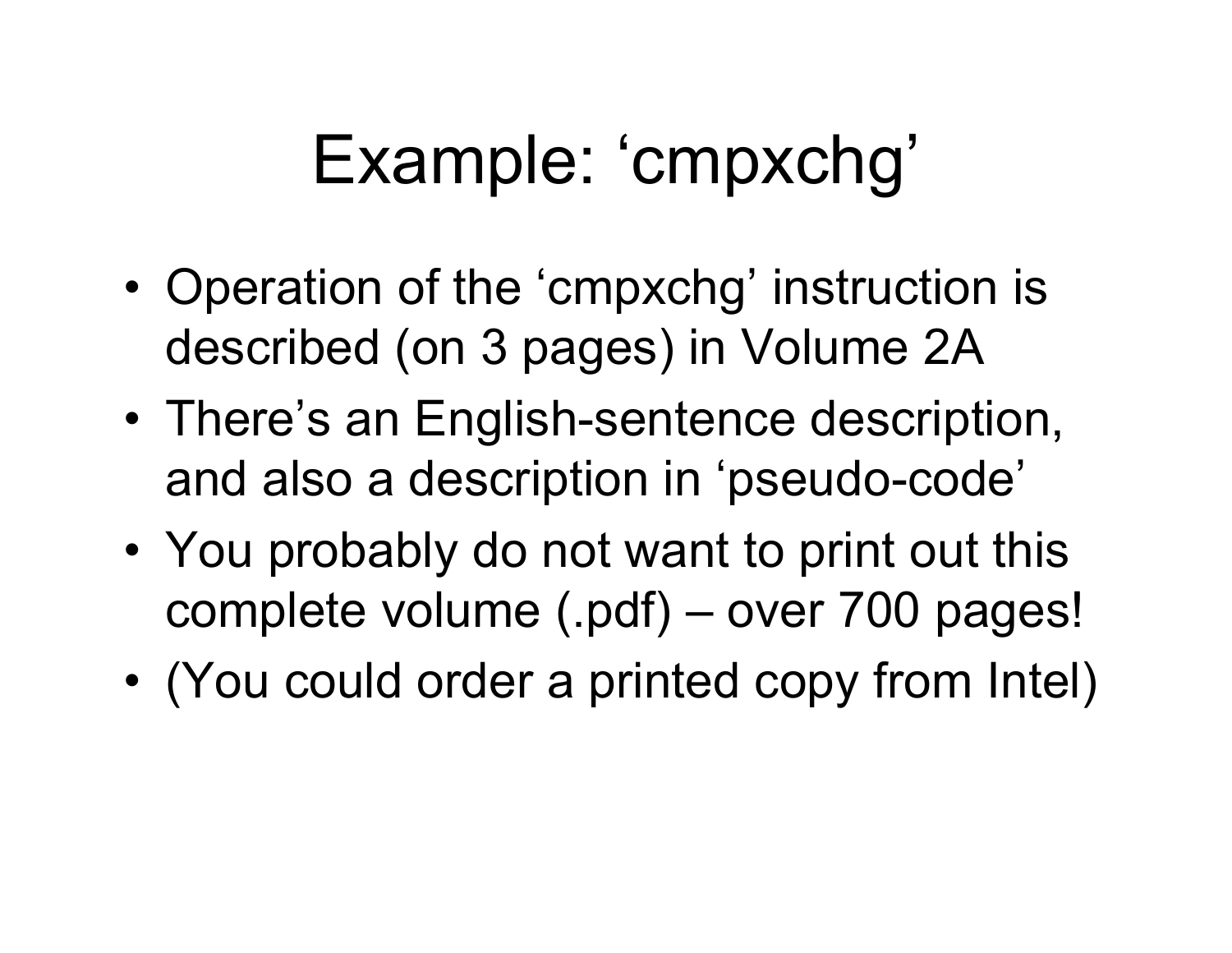#### Instruction format

- Intel's assembly language syntax differs from the GNU/Linux syntax (known as 'AT&T syntax' with roots in UNIX history)
- When AT&T syntax is used, the 'cmpxchg' instruction has this layout: [lock] cmpxchg reg, reg/mem

*optional 'prefix' (used for SMP)*

*mnemonic opcode*

 *source operand*

*destination operand*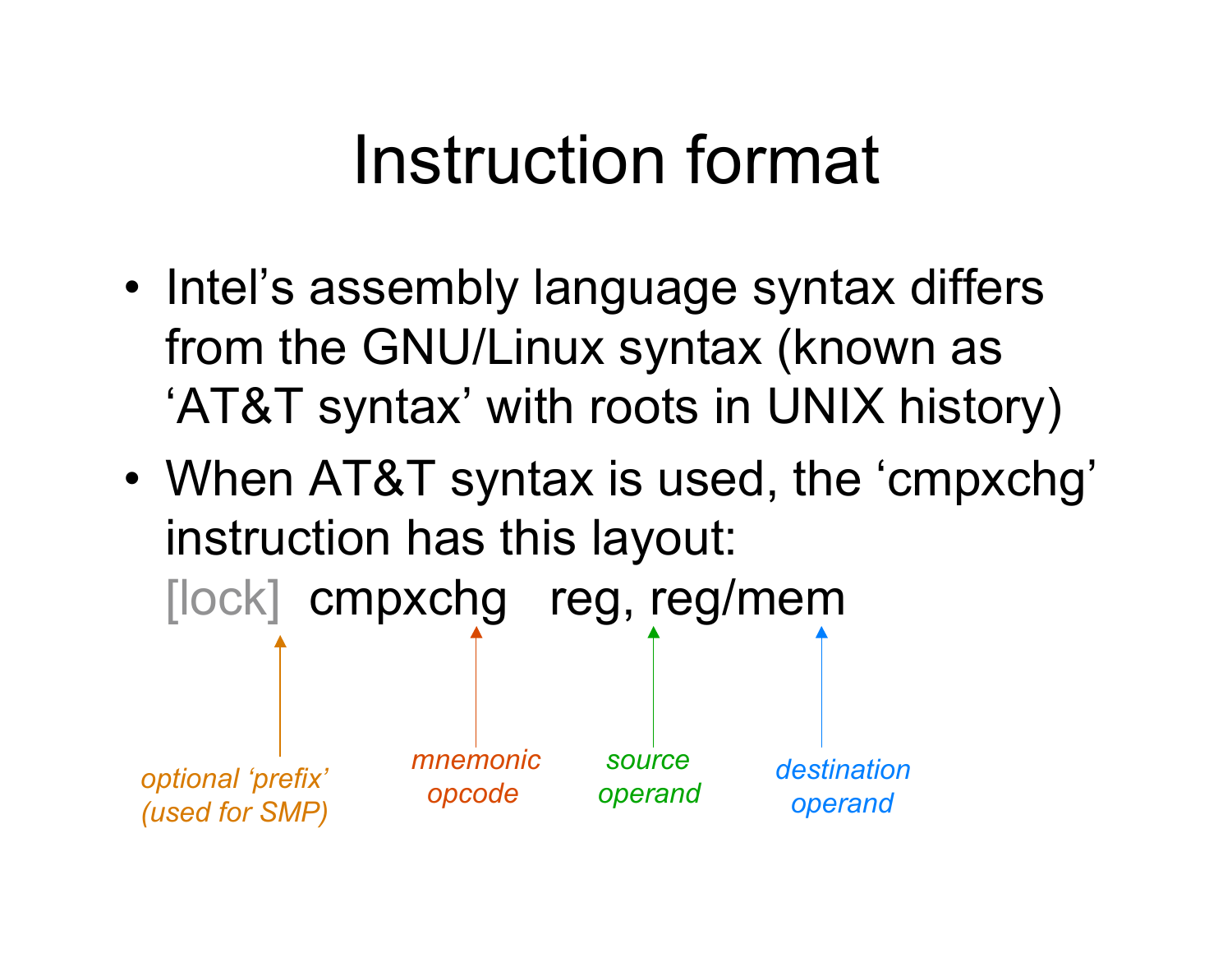#### An instruction-instance

• In our recent disassembly of Linux's kernel function 'rtc\_cmos\_read()' , this 'cmpxchg' instruction-instance was used:



Note: Keep in mind that the accumulator %eax will affect what happens! So we need to consider this instruction within it's surrounding context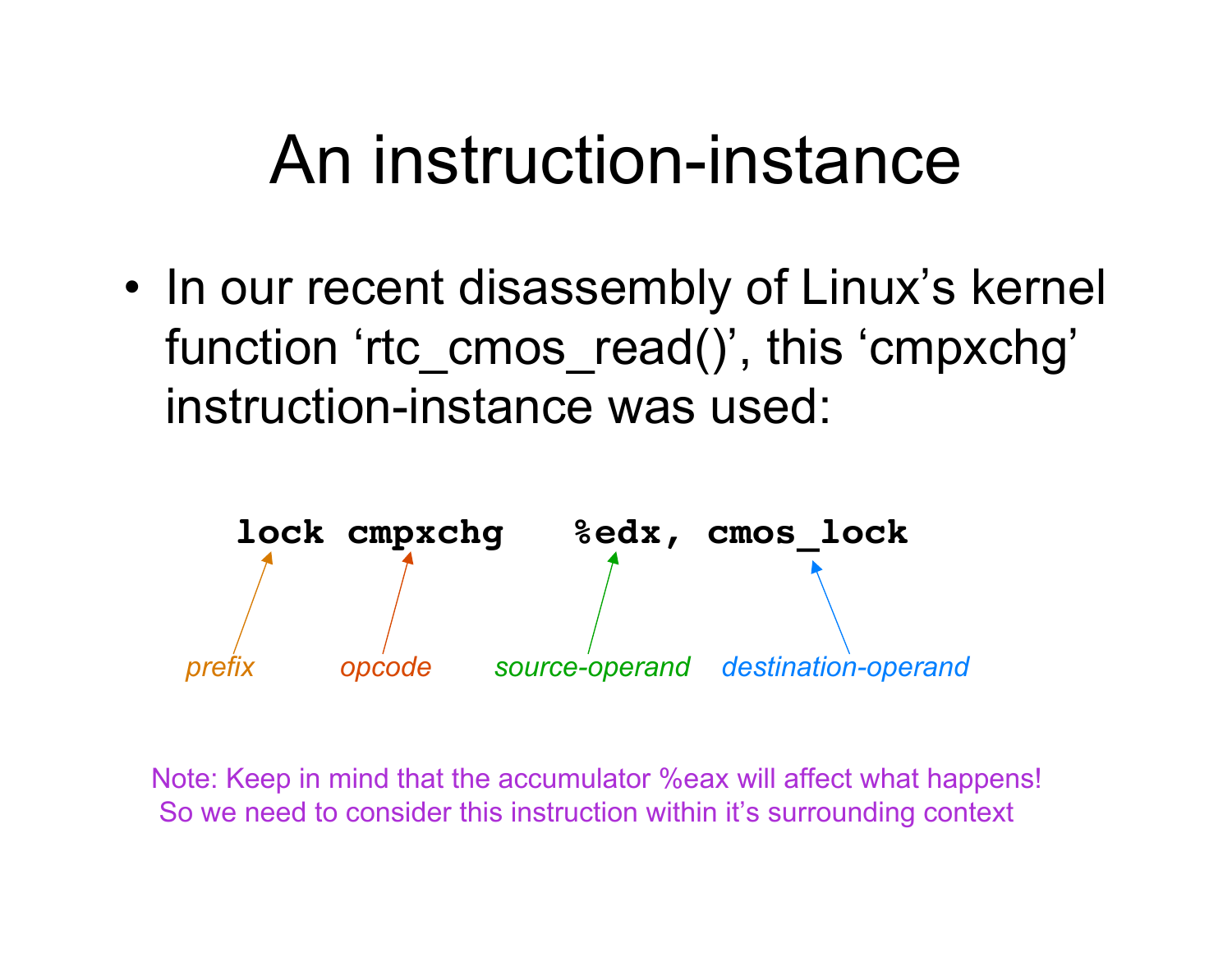#### 'effects' and 'affects'

- According to Intel's manual, the 'cmpxchg' instruction also uses two '**implicit**' operands (i.e., operands not mentioned in the instruction)
	- The CPU's accumulator register
	- The CPU's EFLAGS register
- The accumulator-register (EAX) is both a source-operand and a destination-operand
- The six status-bits in the EFLAGS register will get modified, as a 'side-effect' this instruction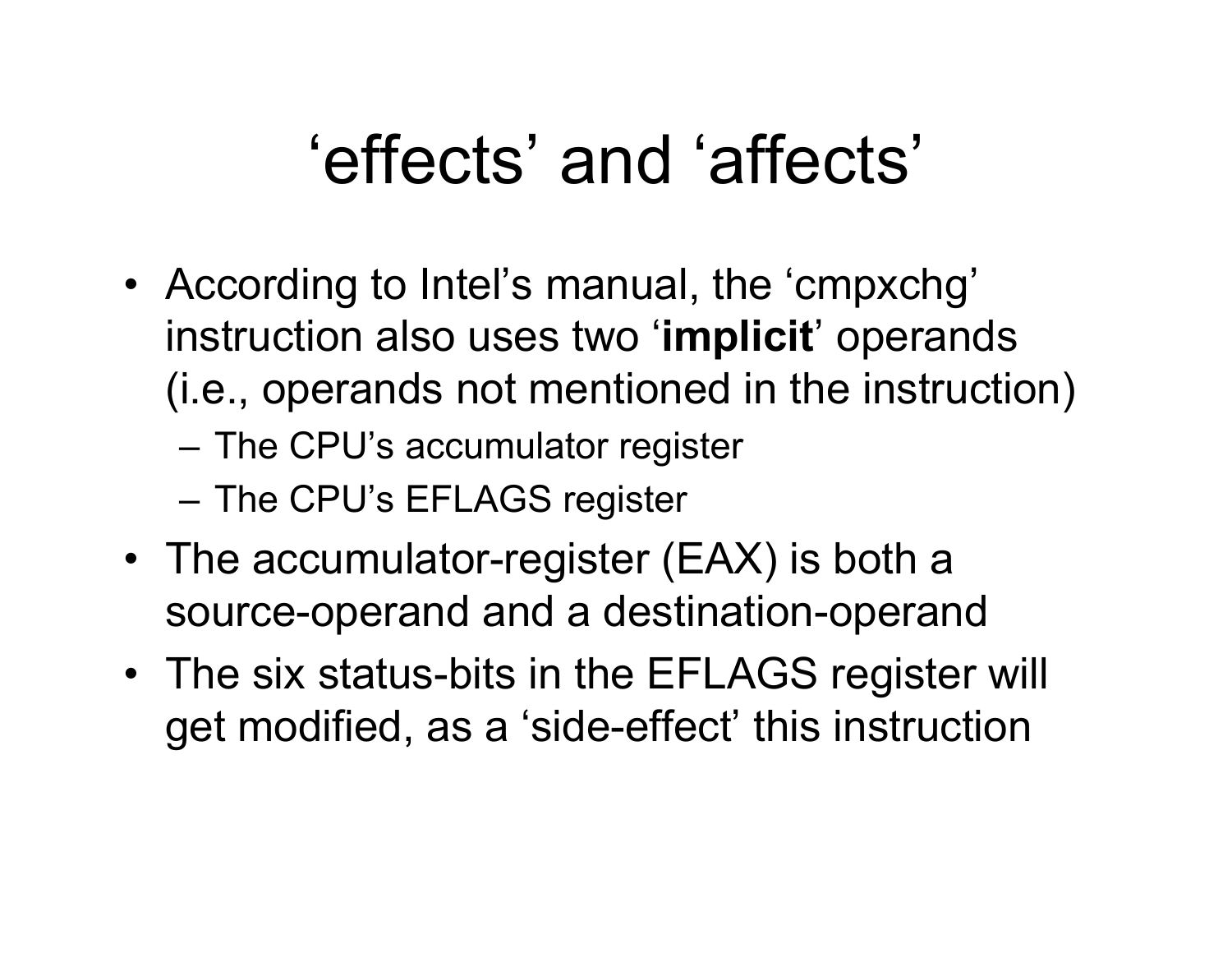# 'cmpxchg' description

- This instruction compares the accumulator with the destination-operand (so the ZF-bit in EFLAGS gets assigned accordingly)
- Then:
	- If (accumulator == destination)
		- $\{ ZF \leftarrow 1;$  destination  $\leftarrow$  source; }
	- If (accumulator != destination)
		- ${ZF \leftarrow 0;$  accumulator  $\leftarrow$  destination; }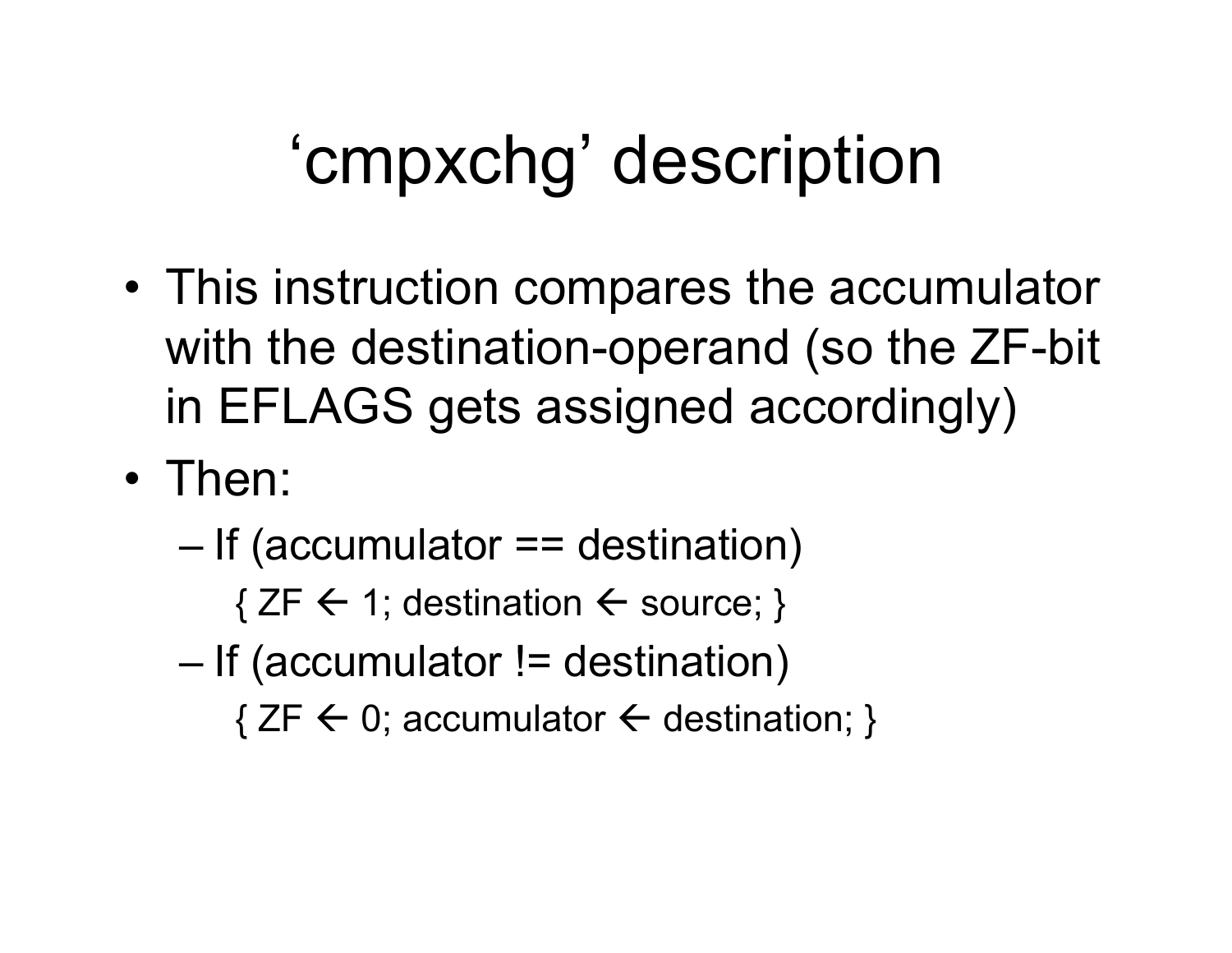## The 'busy-wait' loop

# Here is a 'busy-wait' loop, used to wait for the CMOS access to be 'unlocked'

spin: mov cmos\_lock, %eax # copy lock-variable to accumulator test %eax, %eax  $\#$  was CMOS access 'unlocked'?  $jnz$  spin  $\#$  if it wasn't, then check it again

> # A CPU will fall through to here if 'unlocked' access was detected, # and that CPU will now attempt to set the 'lock' – in other words, it # will try to assign a non-zero value to the 'cmos lock' variable.

# But there's a potential 'race' here – the 'cmos\_lock' might have been # zero when it was copied, but it could have been changed by now... # … and that's why we need to execute 'lock cmpxchg' at this point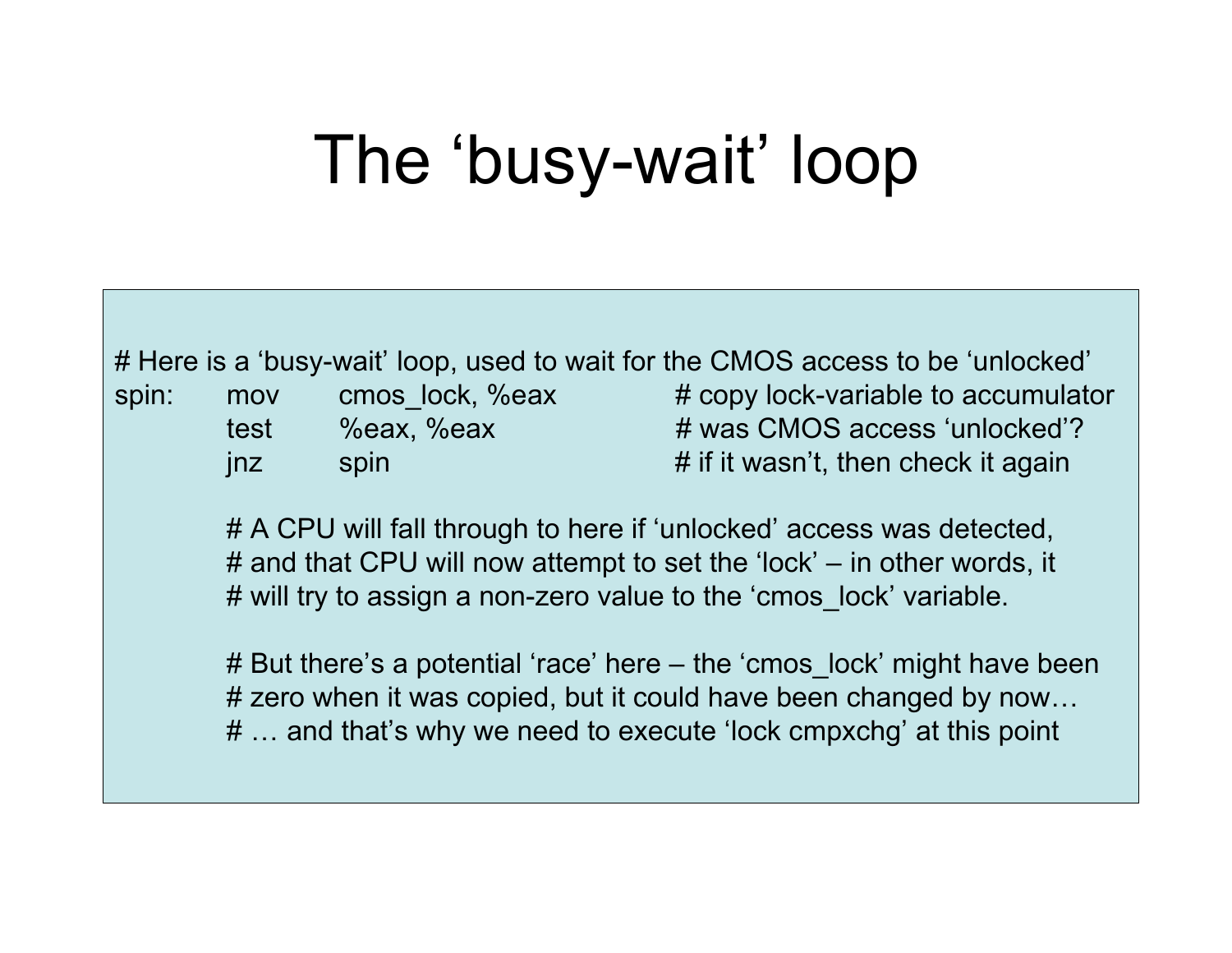# Busy-waiting will be brief

```
spin: # see if the lock-variable is clear
mov cmos_lock, %eax
test %eax, %eax
jnz spin
# ok, now we try to grab the lock
 lock cmpxchg %edx, cmos_lock
# did another CPU grab it first? 
test %eax, %eax
jnz spin
```
If our CPU wins the 'race', the (non-zero) value from source-operand EDX will have been stored into the (previously zero) 'cmos\_lock' memory-location, but the (previously zero) accumulator EAX will not have been modified; hence our CPU will not jump back, but will fall through and execute the 'critical section' of code (just a few instructions), then will promptly clear the 'cmos\_lock' variable.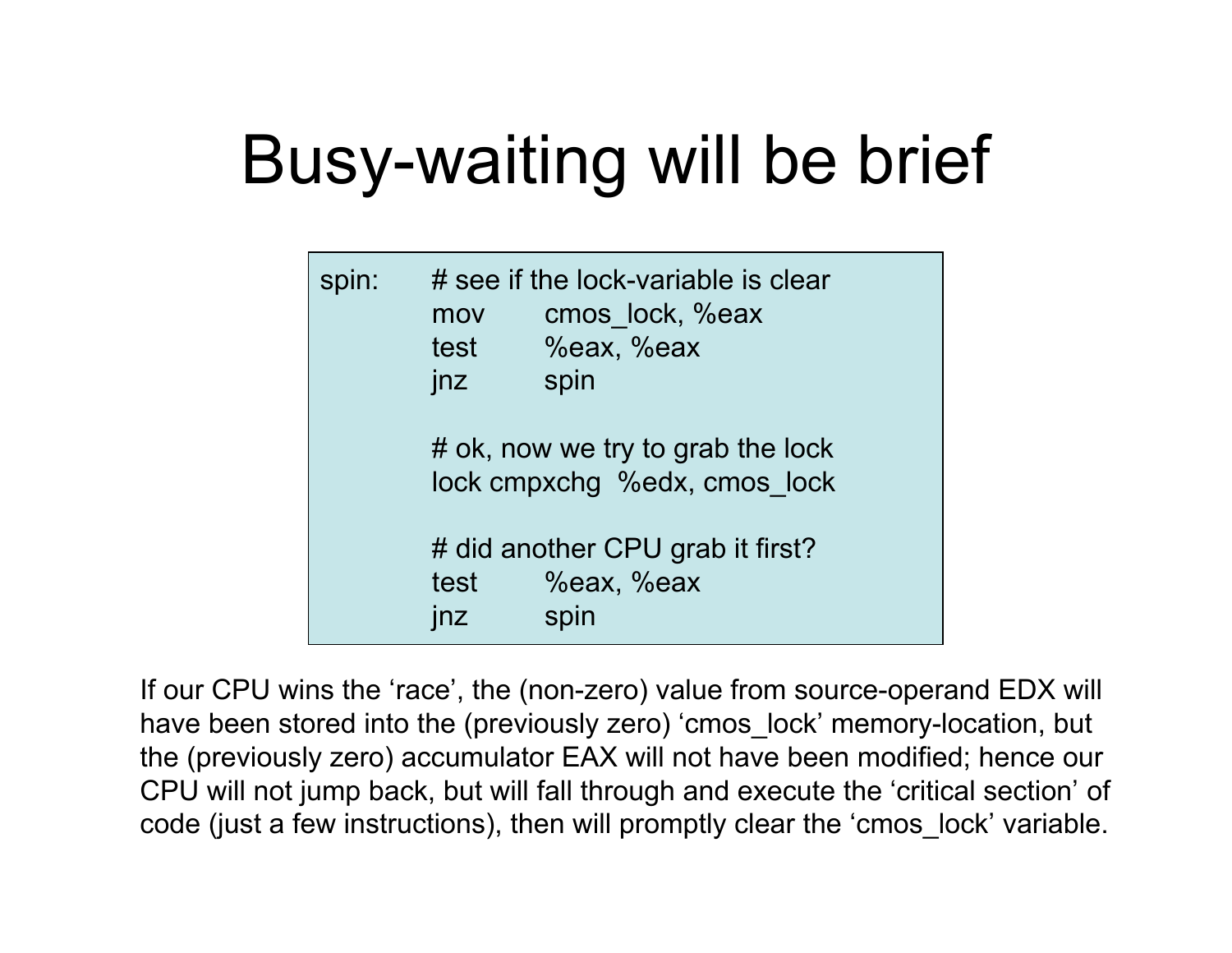## The 'less likely' case

| spin: | mov<br>test<br>jnz                                                | # see if the lock-variable is clear<br>cmos lock, %eax<br>%eax, %eax<br>spin |  |
|-------|-------------------------------------------------------------------|------------------------------------------------------------------------------|--|
|       | # ok, now we try to grab the lock<br>lock cmpxchg %edx, cmos lock |                                                                              |  |
|       | # did another CPU grab it first?                                  |                                                                              |  |
|       | test                                                              | <b>%eax, %eax</b>                                                            |  |
|       | $1$                                                               | spin                                                                         |  |

If our CPU loses the 'race', because another CPU changed 'cmos\_lock' to some non-zero value after we had fetched our copy of it, then the (now non-zero) value from the 'cmos lock' destination-operand will have been copied into EAX, and so the final conditional-jump shown above will take our CPU back into the spin-loop, where it will resume busy-waiting until the 'winner' of the race clears 'cmos\_lock'.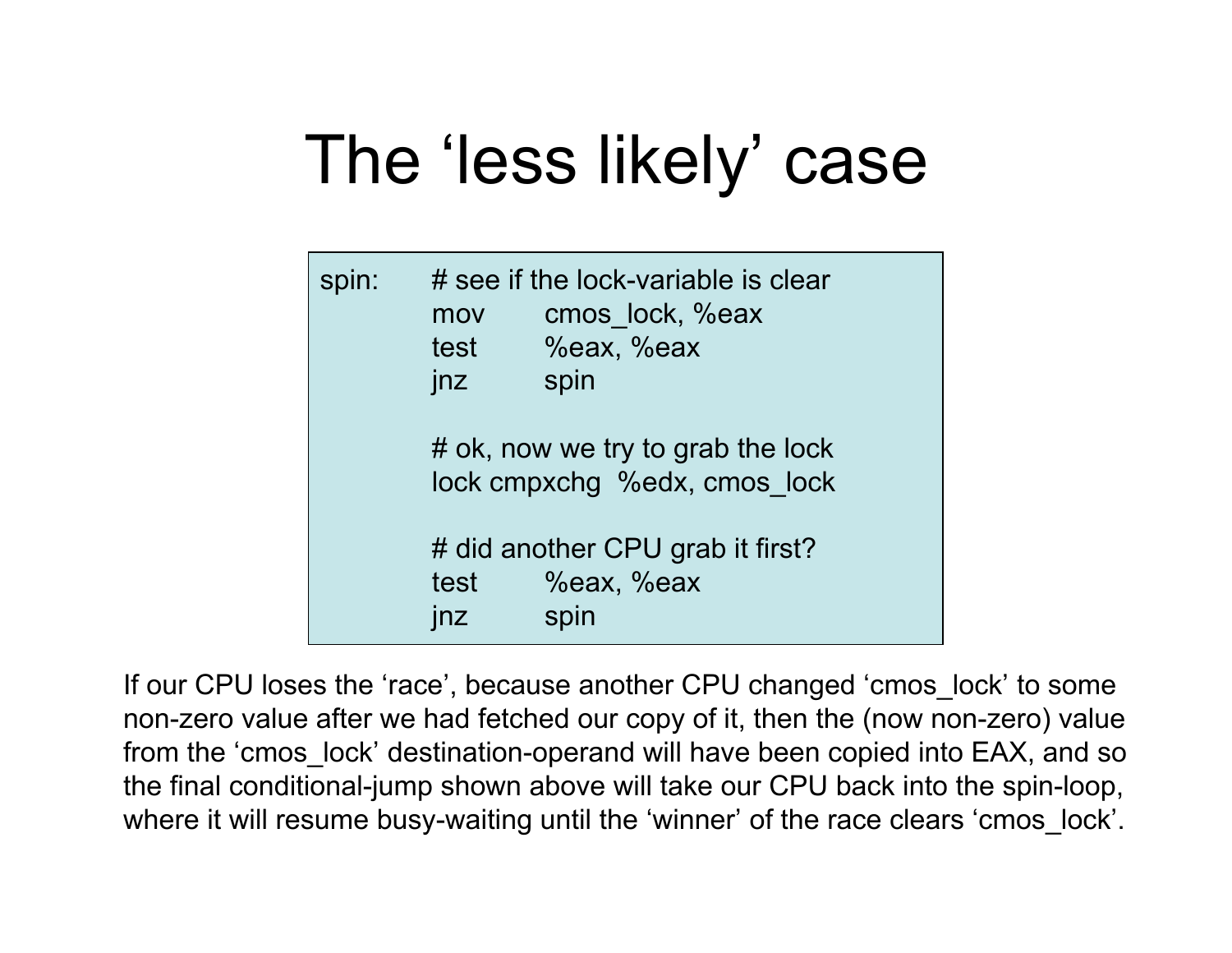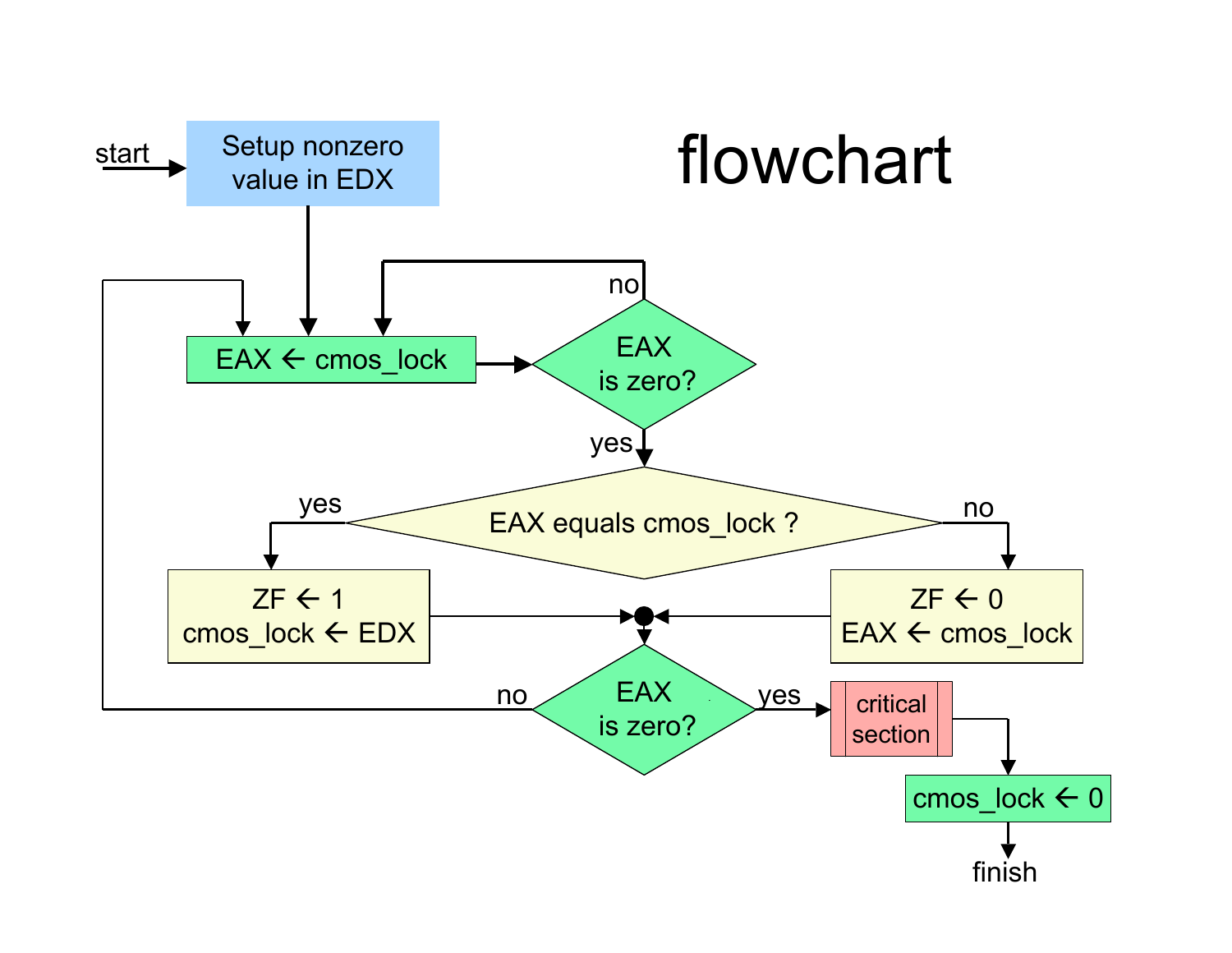#### The 'cmos\_lock' variable

- This global variable is initialized to zero, meaning that access to CMOS memory locations is not currently 'locked'
- If some CPU stores a non-zero value in this variable's memory-location, it means that access to CMOS memory is 'locked'
- The kernel needs to insure that only one CPU at a time can set this 'lock'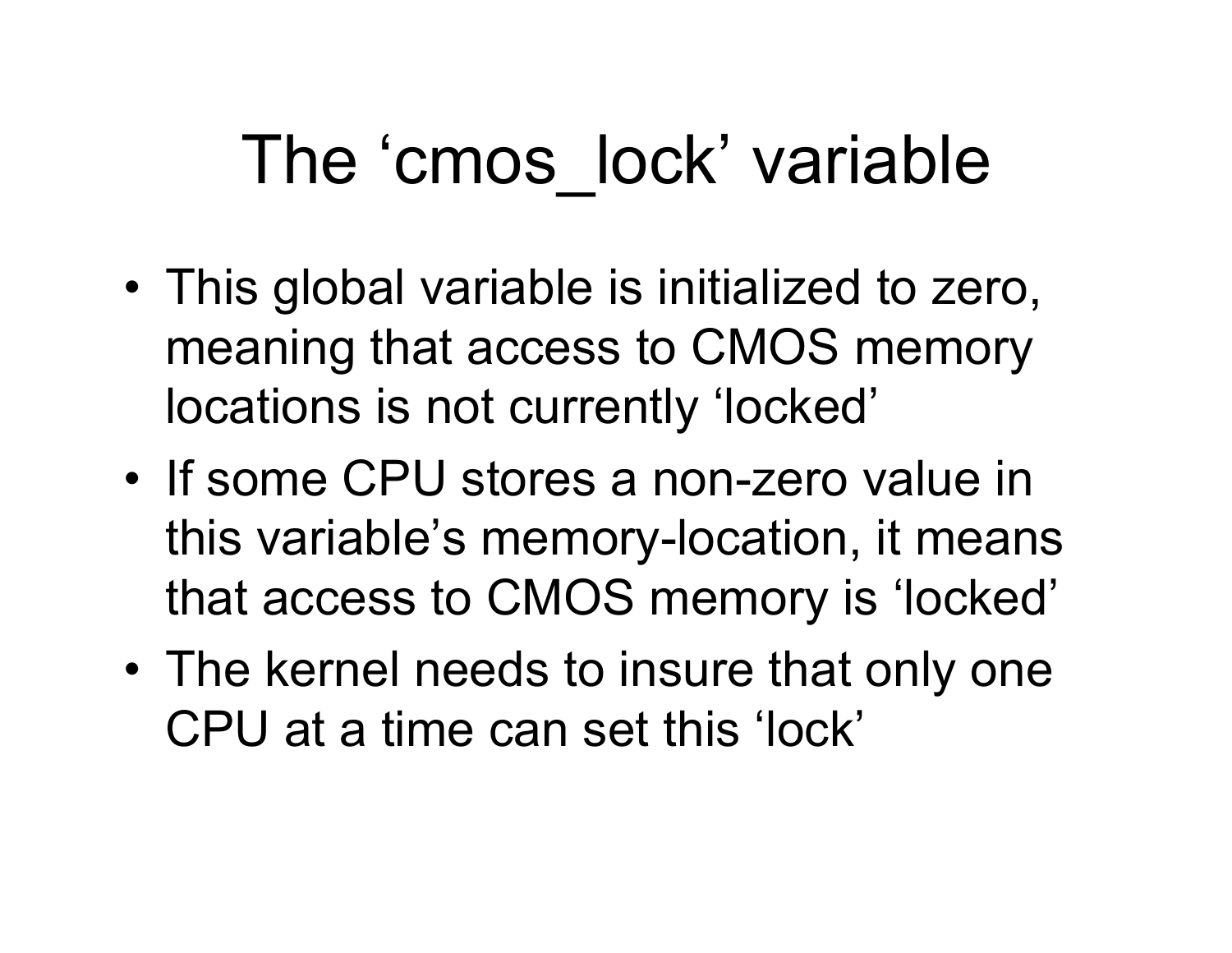#### How often is 'cmpxchg' used?

#### **\$ cat vmlinux.asm | grep cmpxchg**

| c01046de:    | f0 0f b1 15 3c 99 30 | lock cmpxchq %edx, 0xc030993c |                        |
|--------------|----------------------|-------------------------------|------------------------|
| c0105591:    | f0 0f b1 15 3c 99 30 | lock cmpxchq %edx, 0xc030993c |                        |
| c01055d9:    | f0 0f b1 15 3c 99 30 | lock cmpxchq %edx, 0xc030993c |                        |
| c010b895:    | f0 0f b1 11          | lock cmpxchq %edx, (%ecx)     |                        |
| c010b949:    | $f0$ $0f$ $b1$ $0b$  | lock cmpxchg %ecx, (%ebx)     |                        |
| c0129a9f:    | $f0$ $0f$ $b1$ $0b$  | lock cmpxchg %ecx, (%ebx)     |                        |
| c0129acf:    | $f0$ $0f$ $b1$ $0b$  | lock cmpxchq %ecx, (%ebx)     |                        |
| c012d377:    | $f0$ Of $b1$ Oe      | lock cmpxchg %ecx, (%esi)     |                        |
| $c012d41a$ : | $f0$ Of $b1$ Oe      | lock cmpxchq %ecx, (%esi)     |                        |
| c012d968:    | f0 0f b1 16          | lock cmpxchq %edx, (%esi)     |                        |
| c012e568:    | $f0$ Of $b1$ 2e      | lock cmpxchg %ebp, (%esi)     | Here's the occurrence  |
| c012e57a:    | f0 0f b1 2e          | lock cmpxchg %ebp, (%esi)     | that we studied in the |
| c012e58a:    | $f0$ Of $b1$ 2e      | lock cmpxchq %ebp, (%esi)     |                        |
| c012e83f:    | f0 0f b1 13          | lock cmpxchg %edx, (%ebx)     |                        |
| c012e931:    | $f0$ Of $b1$ Oa      | lock cmpxchq %ecx, (%edx)     | 'rtc cmos_read()'      |
| c012ea94:    | f0 0f b1 11          | lock cmpxchg %edx, (%ecx)     | kernel-function        |
| $c012ecf4$ : | f0 0f b1 13          | lock cmpxchq %edx, (%ebx)     |                        |
| c012f08e:    | f0 0f b1 4b 18       | lock cmpxchq %ecx, 0x18(%ebx) |                        |
| c012f163:    | f0 0f b1 11          | lock cmpxchq %edx, (%ecx)     |                        |
| c013cb60:    | $f0$ Of $b1$ Oe      | lock cmpxchq %ecx, (%esi)     | plus 28 other times!   |
| $c0148b3c$ : | f0 0f b1 29          | lock cmpxchg %ebp, (%ecx)     |                        |
| $c0150d0f$ : | f0 0f b1 3b          | lock cmpxchg %edi, (%ebx)     |                        |
| c0150d87:    | f0 0f b1 31          | lock cmpxchg %esi, (%ecx)     |                        |
| c0199c5e:    | $f0$ $0f$ $b1$ $0b$  | lock cmpxchq %ecx, (%ebx)     |                        |
| $c024b06f$ : | $f0$ $0f$ $b1$ $0b$  | lock cmpxchq %ecx, (%ebx)     |                        |
| $c024b2fe$ : | f0 0f b1 51 18       | lock cmpxchg %edx, 0x18(%ecx) |                        |
| c024b321:    | f0 0f b1 51 18       | lock cmpxchq %edx, 0x18(%ecx) |                        |
| $c024b34b$ : | f0 0f b1 4b 18       | lock cmpxchq %ecx, 0x18(%ebx) |                        |
| c024b960:    | f0 0f b1 53 18       | lock cmpxchq %edx, 0x18(%ebx) |                        |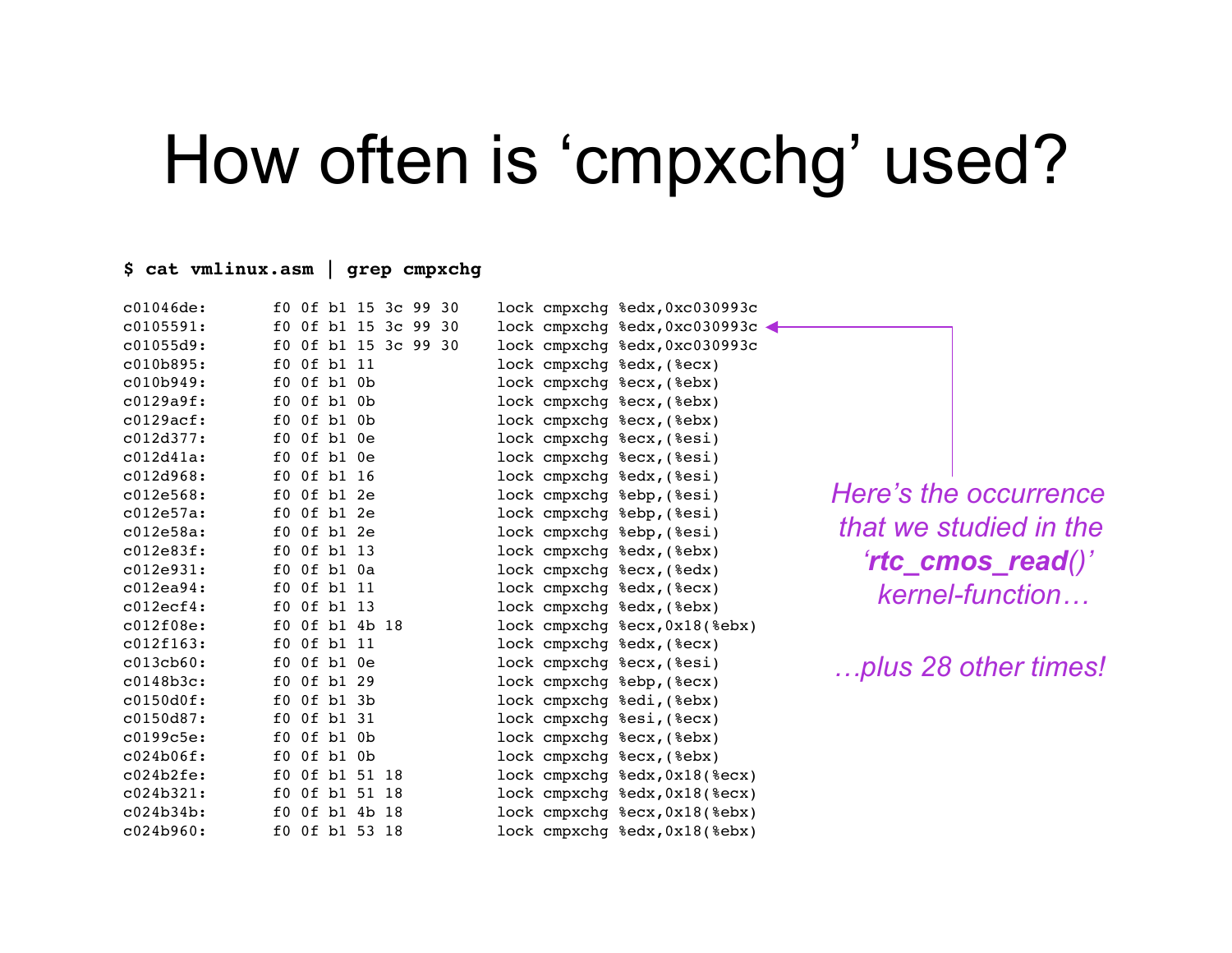# The 'preparation' steps

- The instructions that preceed 'cmpxchg' will setup register EDX (source operand) and register EAX (the x86 'accumulator')
- Several instructions are used to set up a value in EDX, and result in this layout:

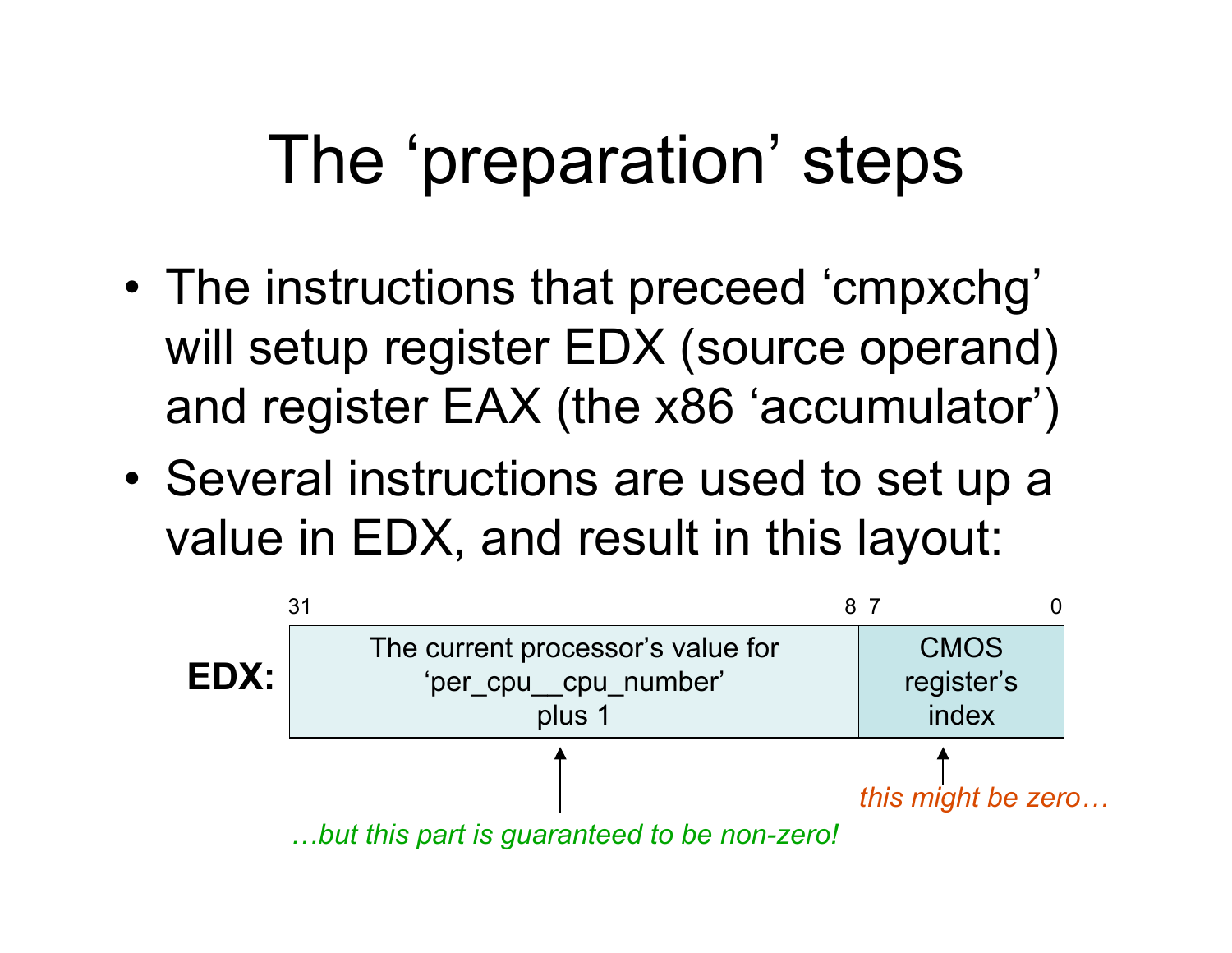### The 'most likely' senario

- One of the CPUs wishes to access CMOS memory – so it needs to test 'cmos\_lock' to be sure that access is now 'unlocked'  $(i.e., \text{cmos} \, \text{lock} == 0 \, \text{is true})$
- The CPU copies the 'cmos lock' variable into the EAX, where it can then be tested using the 'test %eax, %eax' instruction
- A conditional-jump follows the test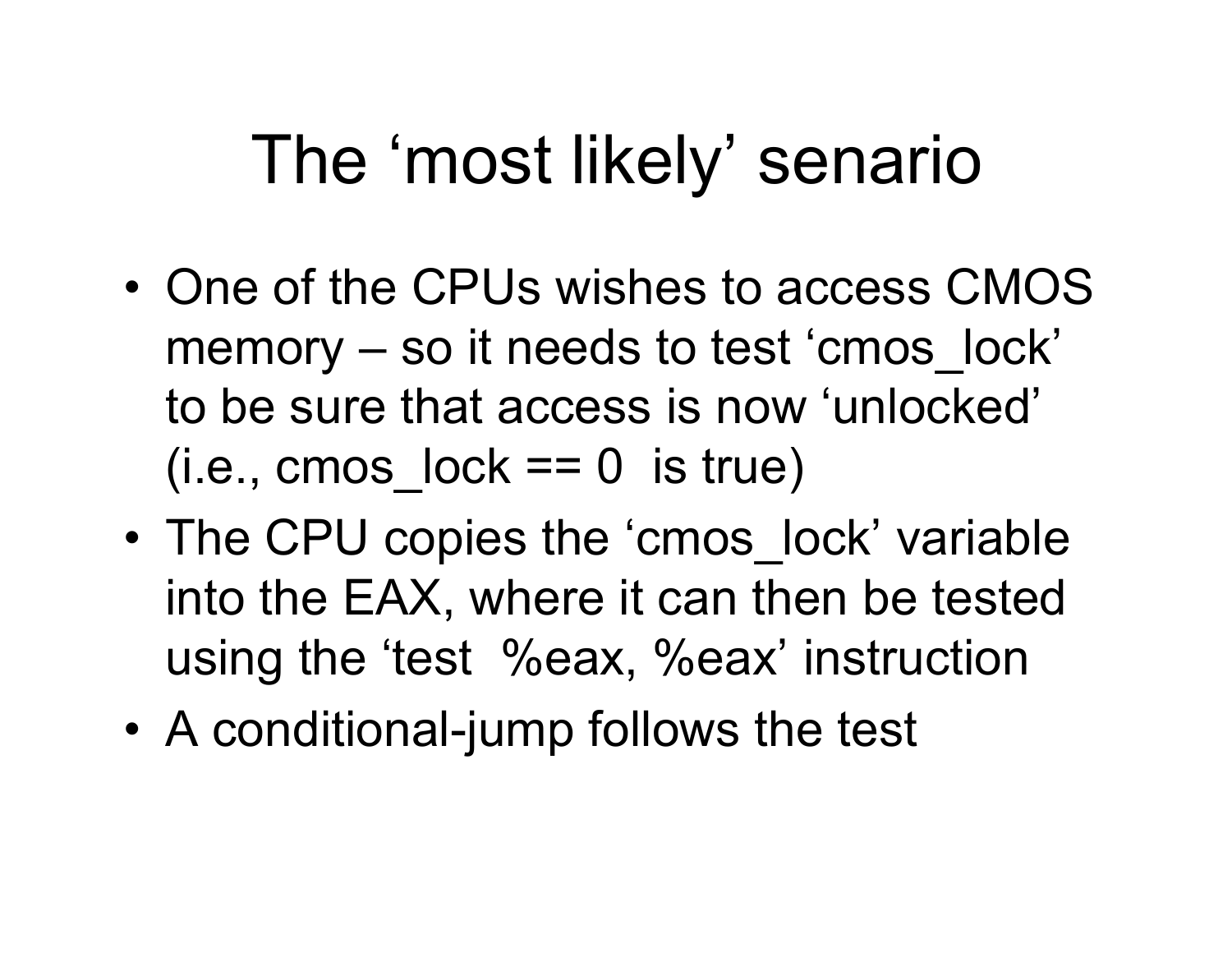## 'btr'/'bts' versus 'cmpxchg'

- In an earlier lesson we used the 'btr'/'bts' instructions to achieve 'mutual exclusion' , whereas Linux uses 'cmpxchg' to do that
- We think 'btr'/'bts' is easier to understand, so why do you think the Linux developers would prefer to use 'cmpxchg' instead?

*<allow some class discussion here>*